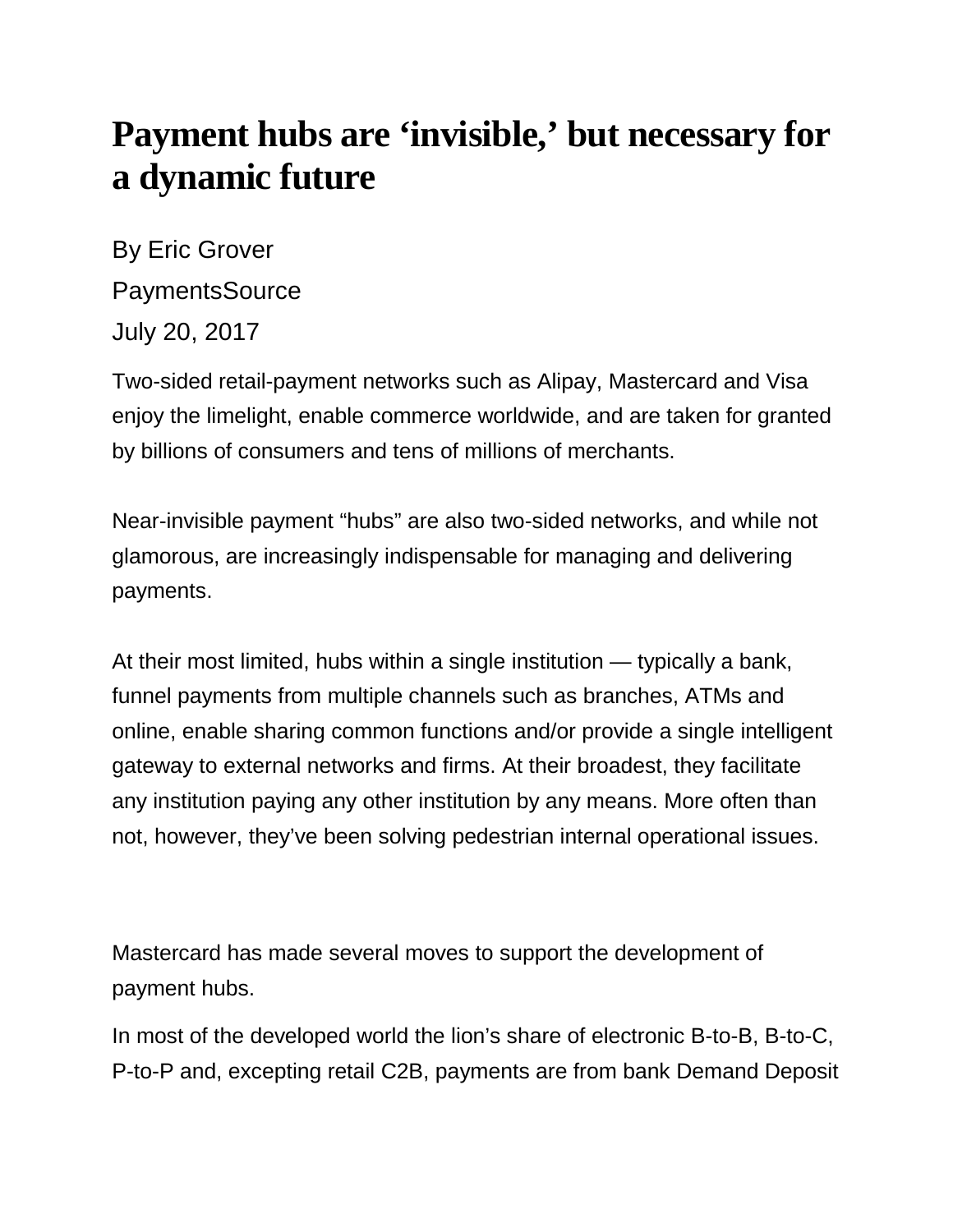Account to Demand Deposit Account (DDA to DDA), the economy's anchor liquidity instrument.

While hubs may support consumer payments operationally, they aren't retail systems. For retail payment systems powerful brands conveying the promise to consumers, merchants and financial institutions are essential. For spontaneous transactions between parties unknown to each other, they provide needed certainty. In contrast, hub brand requirements are comparatively modest. They communicate reputation and trust to a relatively small set of sophisticated firms that they hope to serve.

Retail-payment systems must build critical mass on both sides of the network before delivering value. For hubs the initial effort may be less daunting, but nonetheless, there's an upfront cost to credential and securely connect to new payers and payees.

While retail networks' and hubs' marginal payments costs are both zero, their fees differ. The most powerful retail systems earn licensing and processing fees. Hubs routing payments typically collect just processing or switch fees. With scale both business models are appealing as core platform costs are substantially fixed.

A range of software providers, payment processors and networks directly and indirectly serve the hub market.

Payments mainstays believe hubs matter. Visionary entrepreneur Michel Akkerman's Clear2Pay's forté was SOA-compliant payment-hub software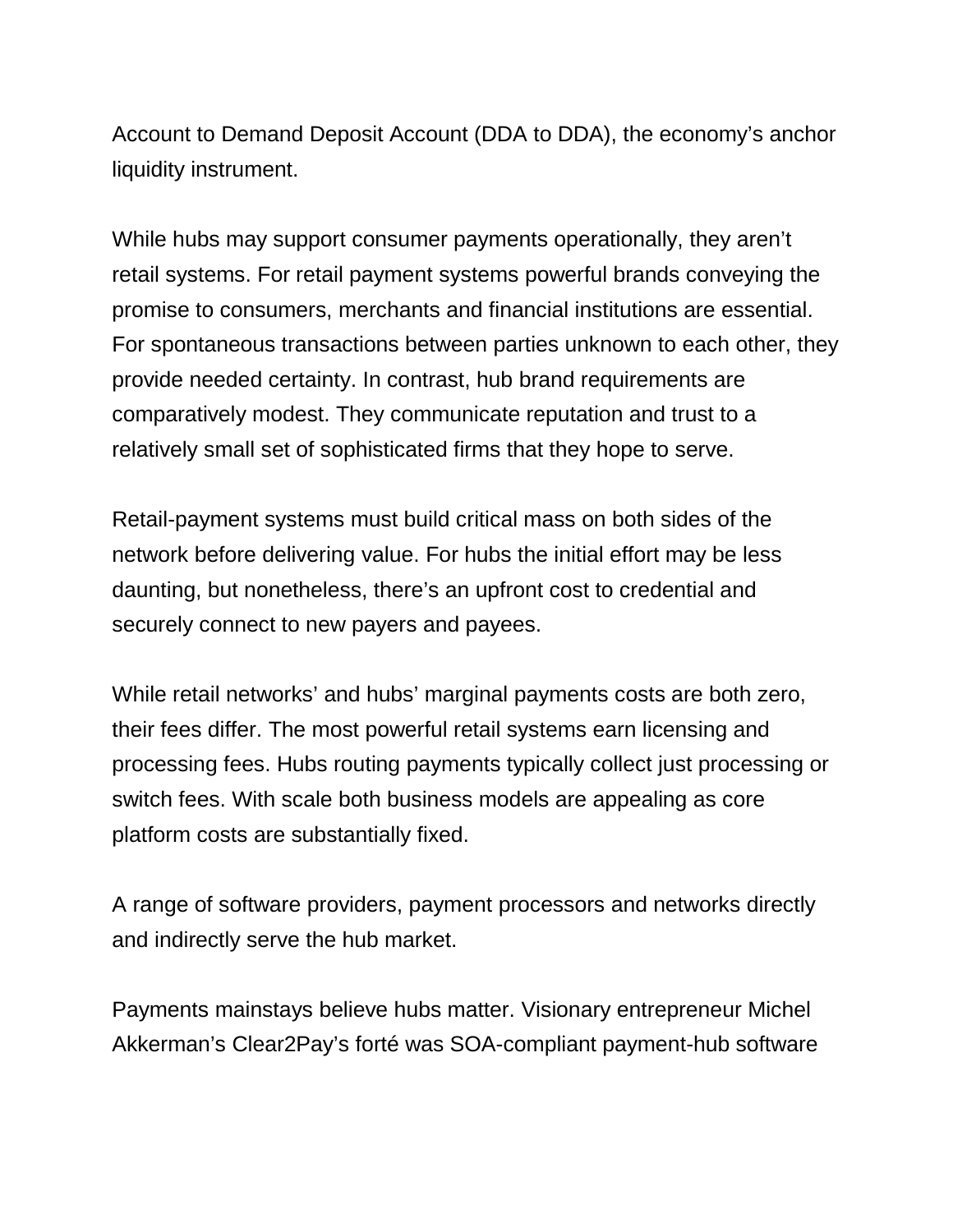for banks. The processor FIS acquired Clear2Pay to add a state-of-the-art hub to its bank product suite.

The payments-software gorilla ACI Worldwide and Finastra license onpremise and hosted hub software, principally to banks for internal use. ACI Worldwide's licensed software touches electronic payments at each stage in the value chain. In retail payments it crossed the processing Rubicon by acquiring the processor Payon, which is a global white-label gateway between merchant acquirers and payment networks. It wouldn't be a big step for it to process payments between banks, processors and networks using its software, and beyond.

New and nontraditional entrants are taking a more expansive view of delivering payments interconnectivity without the enterprise.

Earthport's central hub-and-spoke model cleverly connects domestic payment schemes with a network of nostro accounts (typically bank's money held by another) worldwide. The plucky Modo Payments has a universal vision, aiming to be the Switzerland of global payment hubs, and launched with Klarna, Bank of America, Verifone and FIS. And through a program helping young, innovative payments companies achieve liftoff velocity, Mastercard is making introductions to its licensees.

Mastercard's core franchise and DNA are retail, but it may be in the pole position to provide real-time national interbank delivery systems and stitch them together planetwide. It acquired U.K. banks' interbank payments utility Vocalink. Notwithstanding its U.K. focus, Vocalink provided fasterpayments technology in Sweden, Singapore and to U.S. banks' ACH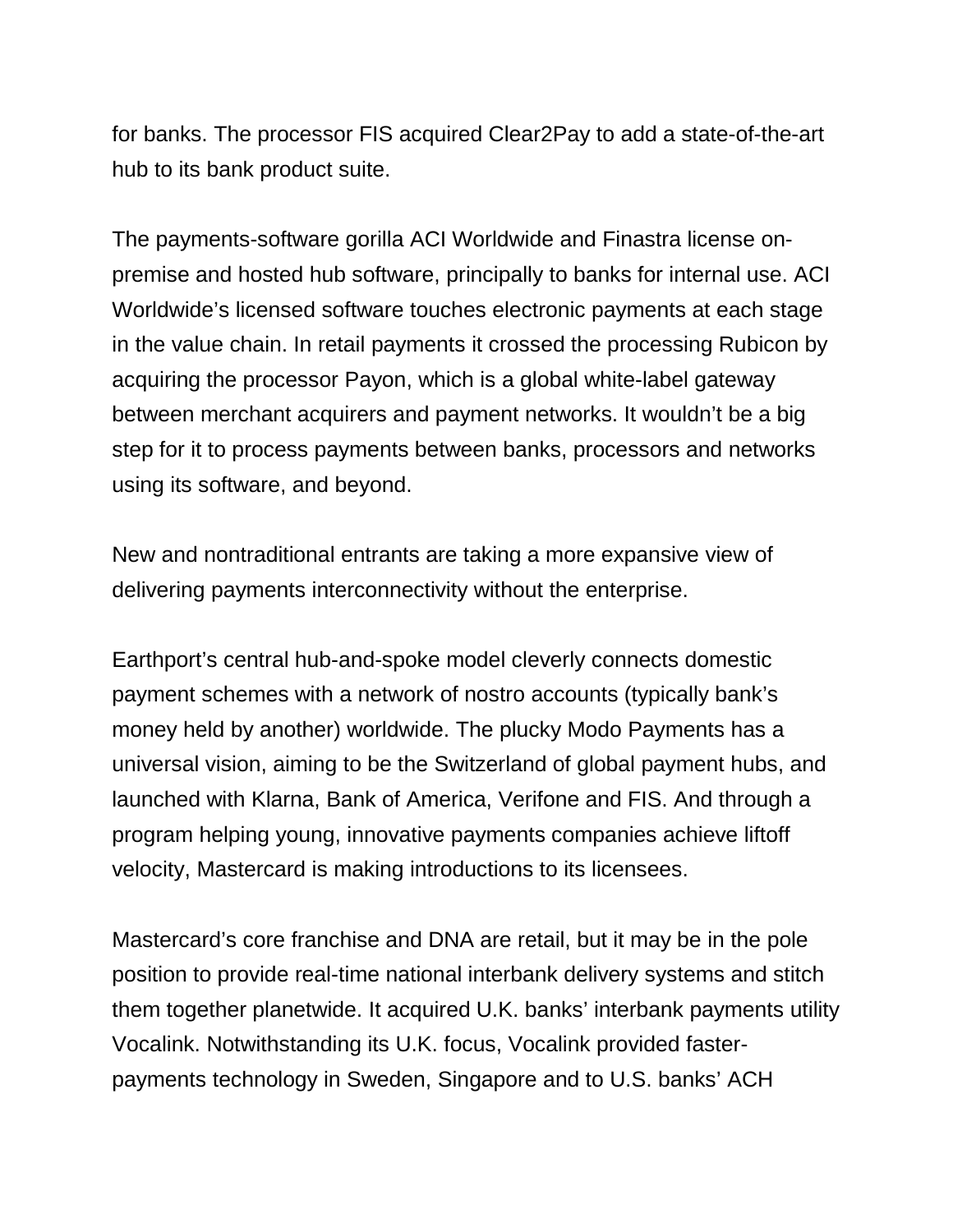processor the Clearing House. Mastercard, however, has global reach. It could credibly introduce the platform to any market on earth, as nodes on a new Mastercard network.

Banks still control key payments infrastructure. For more than four decades Swift's payment messaging system with a web of correspondent banks has enjoyed a near-monopoly on cross-border fund transfers between 11,000 banks worldwide. However, noncommercial monopolists exposed to competition have to be counted at risk.

Every country has at least one domestic interbank payments network and processor. They do what they were built to do, providing reliable, low-cost, nonspontaneous payments, generally between known parties. They haven't, however, been enterprising.

Real-time interoperability between national ACH systems is intuitively appealing and a globalist's dream. A few domestic players have made international moves. Italian banks' payment utility SIA will support a pan-EU instant payments scheme. Vocalink has beachheads abroad. Worldline Equens processes interbank payments in the Netherlands and Germany. And French banks' STETS processes ACH in France and Belgium.

In the U.S., the bank association NACHA manages ACH system rules and the Clearing House and Atlanta Fed are the primary processors. NACHA is thinking bifocally, improving the quality and speed of domestic ACH, while socializing ISO 20022 standards to better position itself to support crossborder payments. It's ratcheted up domestic clearing and settlement speeds. As ISO 20022 is adopted, in theory, it'll become easier for national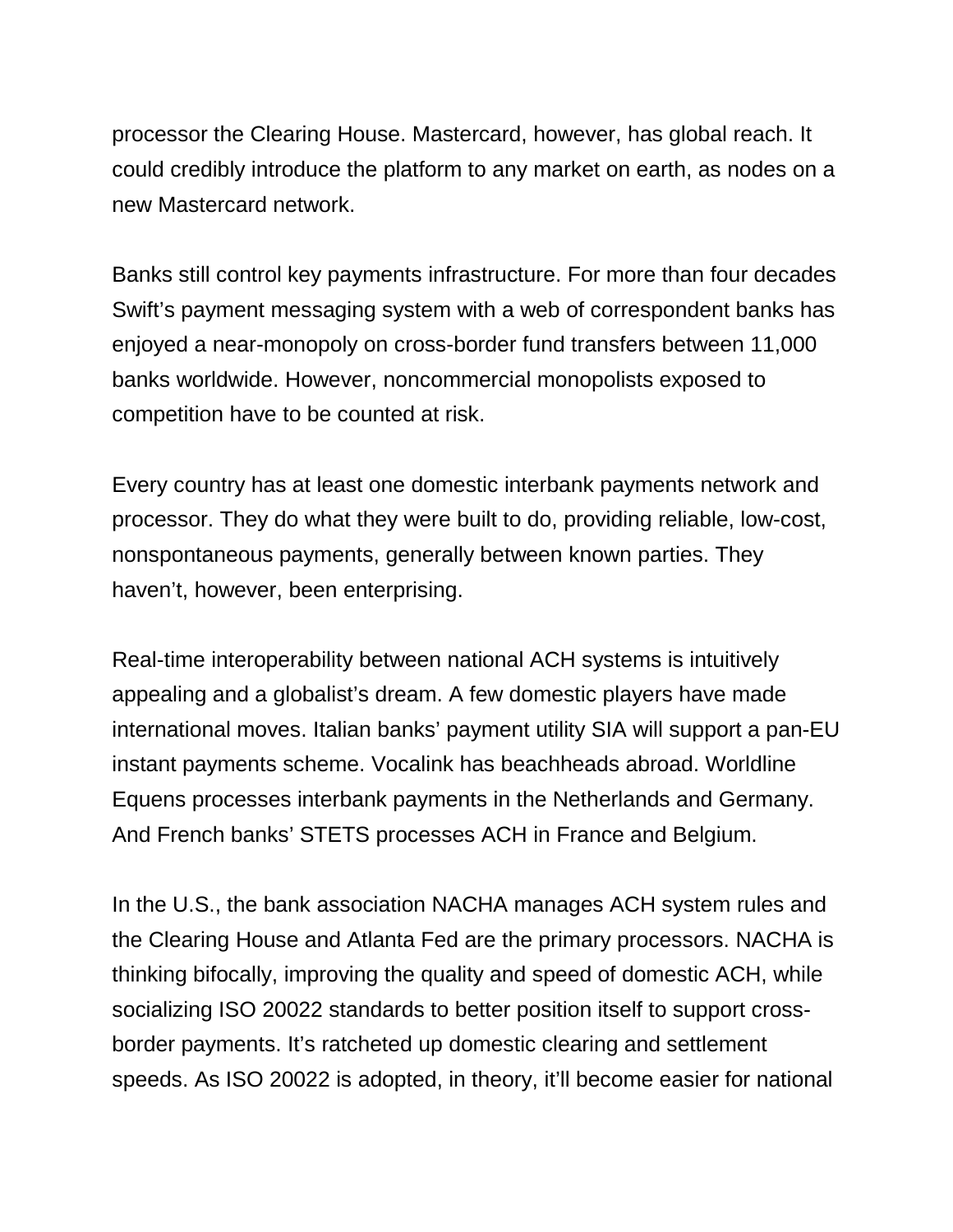systems to interoperate. Still a web of bilateral processing relationships among several hundred national ACH systems is not obviously the best or most efficient solution.

A handful of central hubs competing worldwide would be more dynamic, efficient and adaptive to changing market conditions and needs.

It would be folly to bank on universal standards. The global payments patchwork will be messy for the foreseeable future. In The Future and Its [Enemies](https://www.amazon.com/FUTURE-ITS-ENEMIES-Creativity-Enterprise/dp/0684862697) former Reason magazine editor Virginia Postrel makes a compelling case that seemingly chaotic competition and experimental innovation outperform centrally engineered and imposed solutions. Systems that can deal with change, complexity and system, national, and regional variations are more likely to prosper and deliver sustainable value than those relying on conformance to central or intergovernmental planning.

There are revolutionary alternatives. Bitcoin's been hyped as a seismic disruptor of retail payments, money transfer and money writ large. It's a new and specialized means of exchange, a speculative instrument, a poor unit of account because of its volatility, and, as a payment system lacks critical mass, a compelling licit use case, and reasonable cost and performance. While one could imagine bitcoin as an unmanaged and global electronic payment hub in the commons, unmanaged it's not fit for purpose.

Would-be disruptor Ripple is pursuing a multipronged strategy, licensing software and a ledger gateway to banks to better manage cross-border